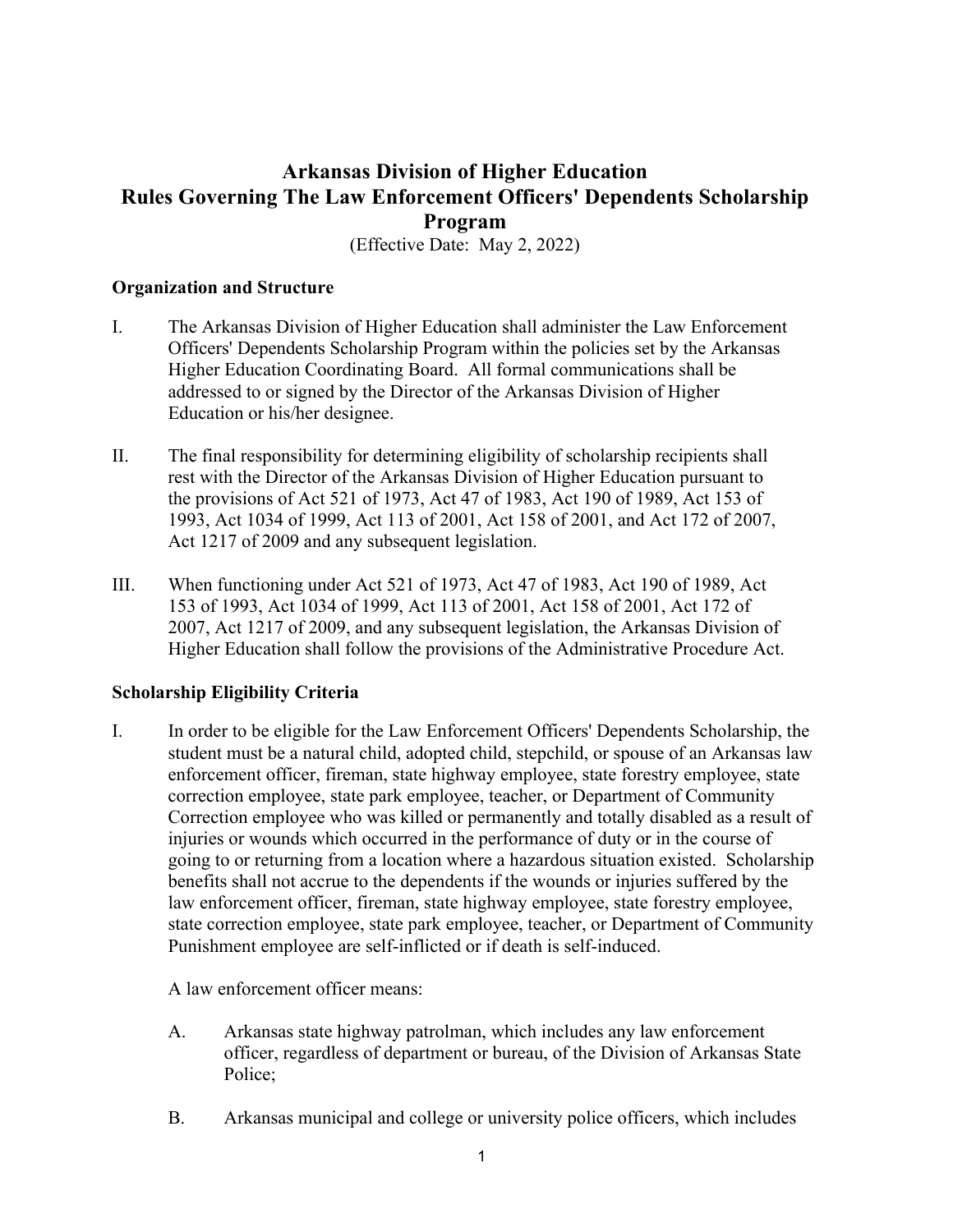all law enforcement officers of any municipality, college, or university who are regular duty personnel on full-time status and does not include auxiliary officers or those serving on a temporary or part-time status;

- C. Arkansas sheriff or deputy sheriff, which includes all law enforcement officers of full-time status on a regular basis serving the sheriff's department of any county located in Arkansas, but does not include deputy sheriffs who are engaged in administrative or civil duty or deputy sheriffs serving in a temporary capacity or part-time basis;
- D. Arkansas constable, which includes all duly elected constables of any beat of any county within the State of Arkansas while actually engaged in the performance of their duties concerning the criminal laws of the county and state; and,
- E. Arkansas game warden, which includes all appointed game wardens employed by the State of Arkansas on a full-time duty status while actually engaged in their duties concerning the game laws of this state.

A fireman means:

A. Any Arkansas fireman employed on a full-time or volunteer duty status while actually engaged in the performance of his or her duties;

A state highway employee means:

A. An Arkansas Department of Transportation employee, which is defined as any employee who actively engages in highway maintenance, construction, or traffic operations on the roadways and bridges of the state highway system while the roadways and bridges are open for use by the traveling public;

A state forestry employee means:

A. An employee of the Arkansas Forestry Commission who is actively engaged in his or her duties of fighting forest fires;

A state correction employee means:

A. Any employee of the Arkansas Division of Correction or the Arkansas Correctional School District who becomes subject to injury through contact with inmates or parolees of the Division of Correction;

A state park employee means:

A. Any employee of the Arkansas Department of Parks, Heritage, and Tourism who is a commissioned law enforcement officer or emergency response employee while actively engaged in the performance of his or her duties;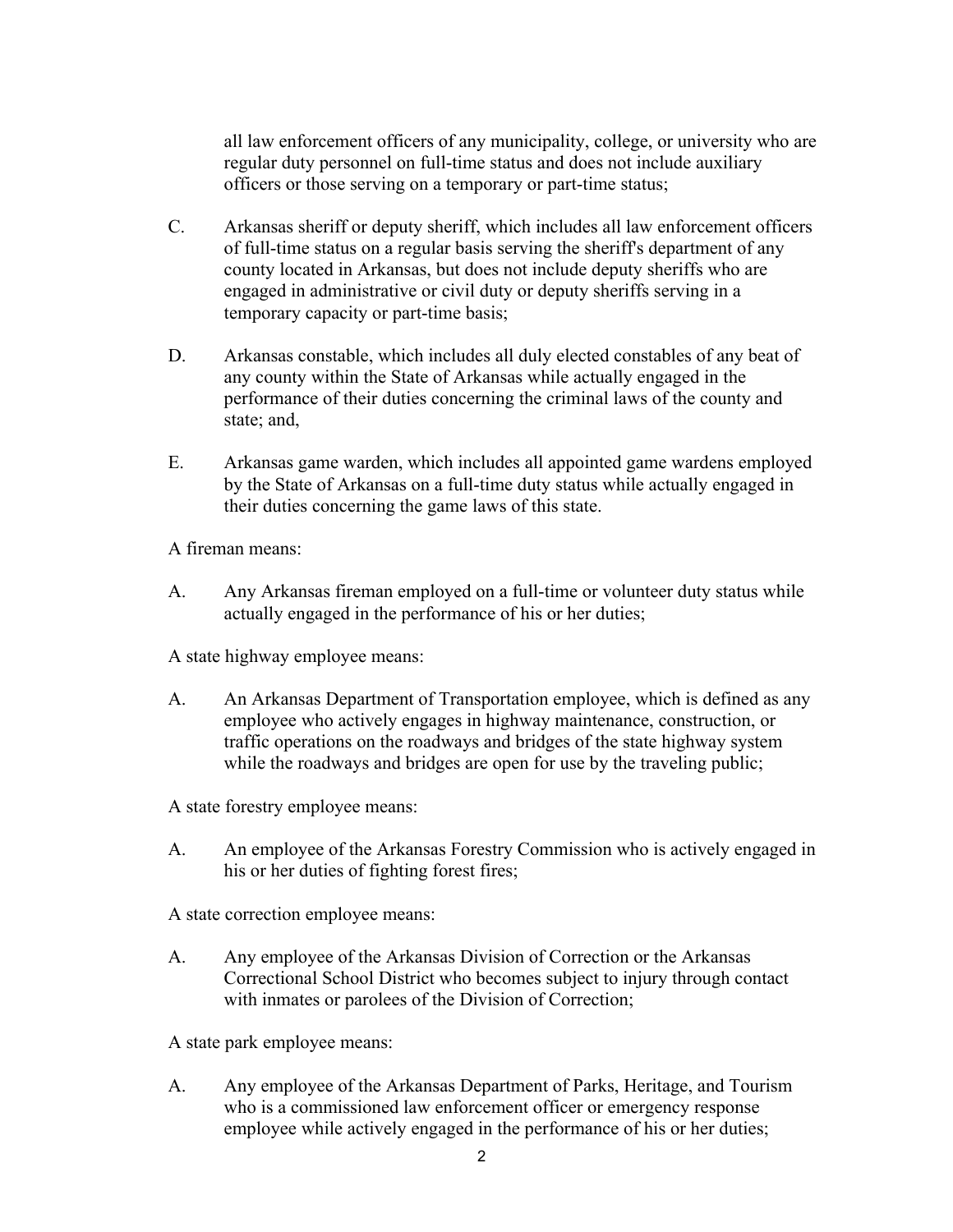A teacher means:

A. Any person employed by an Arkansas public school for the purpose of giving instructions and whose employment requires state certification; and

A Department of Community Correction employee means:

- A. Any employee of the Arkansas Department of Community Correction who suffers fatal injuries or wounds or becomes permanently and totally disabled as a result of injuries or wounds which occurred through contact with parolees, probationers, or center residents.
- II. To be eligible to receive the Law Enforcement Officer's Dependents Scholarship, the applicant must be:
	- A. A child must have been born prior to the date of the death or total and permanent disability (See "Scholarship Eligibility Criteria," Section I);
	- B. An adopted child must have been adopted prior to or the adoption process must have begun prior to the date of the death or total and permanent disability (See "Scholarship Eligibility Criteria," Section I);
	- C. A stepchild must have been listed as a dependent on the federal and state income tax returns in each of the five (5) income tax years immediately prior to the death or total and permanent disability and must have received more than onehalf (1/2) his or her financial support (See "Scholarship Eligibility Criteria," Section I)
	- D. Enrolled or accepted for enrollment as an undergraduate student in any Arkansas state-supported college, university or technical institute;
	- E. Less than twenty-three (23) years old on or before the first day of the semester or quarter, unless the applicant is a spouse; and,
	- F. A bona fide resident of Arkansas, as defined by the Arkansas Division of Higher Education, for at least six (6) months prior to enrollment in an Arkansas institution.

# III. Continued Eligibility

The scholarship will be awarded for one academic year and renewed annually up to three years (for a total of 8 semesters) so long as the student maintains a minimum of a 2.0 grade point average on a 4.0 scale and satisfactory progress toward a degree as defined by the institution.

IV. The spouse will not be eligible for the educational benefits if he or she re-marries. The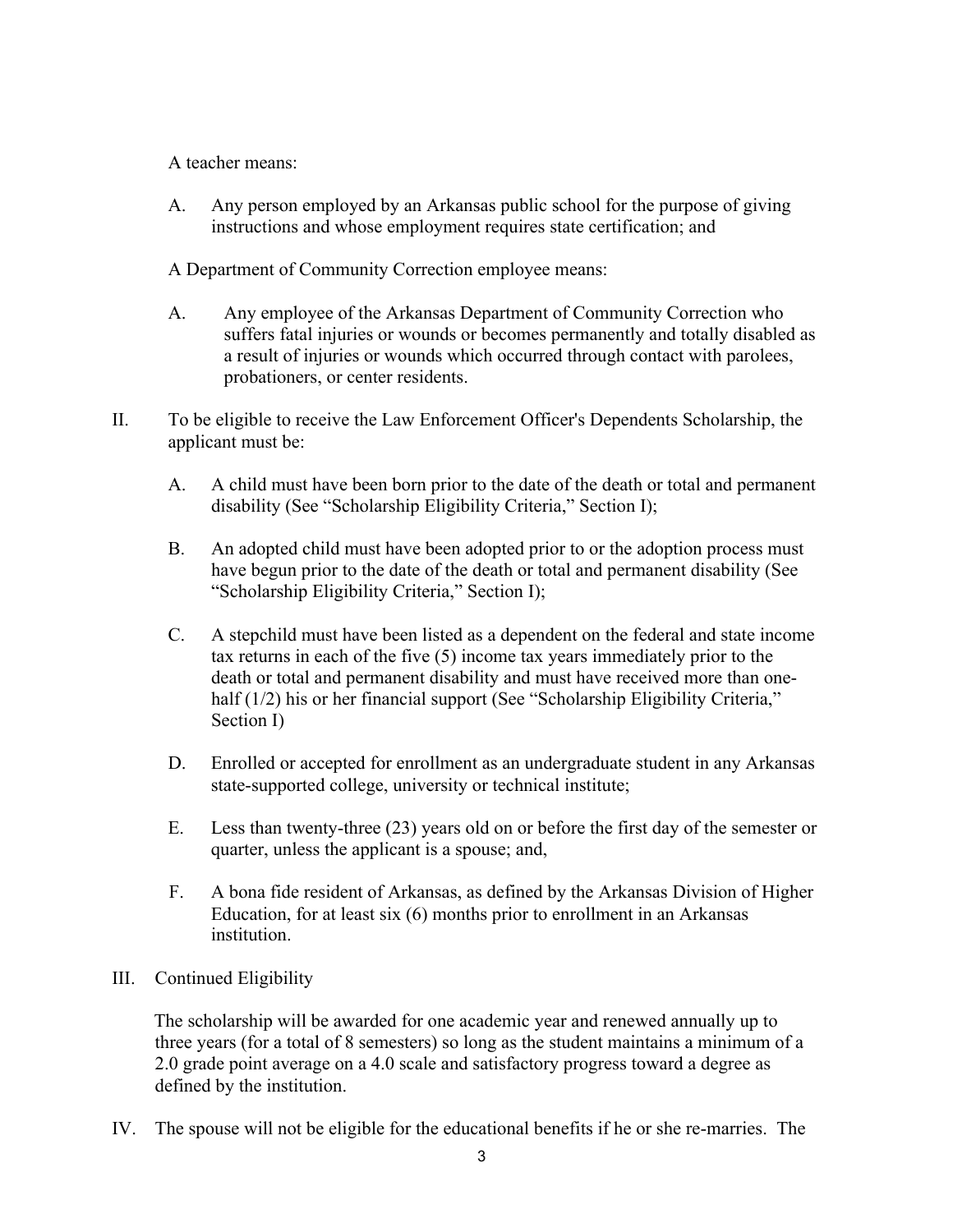benefits will cease at the end of the semester in which the spouse is currently enrolled at the time of the marriage.

# **Application Process**

- I. Applications
	- A. Applications and brochures regarding the Law Enforcement Officers' Dependents Scholarship are mailed to the following:
		- 1. Counselors and principals at all public and private high schools in the State; and,
		- 2. Financial aid officers at all public colleges, universities, and public technical institutes in the state. The institutional financial aid officer is responsible for ensuring that eligible students at their institution are made aware of the Law Enforcement Officers' Dependents Scholarship Program and its benefits.
	- B. Applications will be made available online from the Arkansas Division of Higher Education.
- II. Submission of Applications
	- A. The Arkansas Division of Higher Education shall establish the deadline for receipt of applications. The deadline date shall be clearly printed on the application.
	- B. Scholarship applicants shall submit to the Arkansas Division of Higher Education the following:
		- 1. The Law Enforcement Officer's Dependents Scholarship Application;
		- 2. Documentation in the form of a Death Certificate;
		- 3. Order & Finding of Facts from the Arkansas State Claims Commission;
		- 4. A copy of birth certificate, if a dependent child; and,
		- 5. A copy of their marriage license, if a spouse.
	- C. The applicant must apply for the scholarship prior to the published deadline in order to receive the scholarship. Reimbursement can only be made for the year in which the student is currently enrolled and has made application.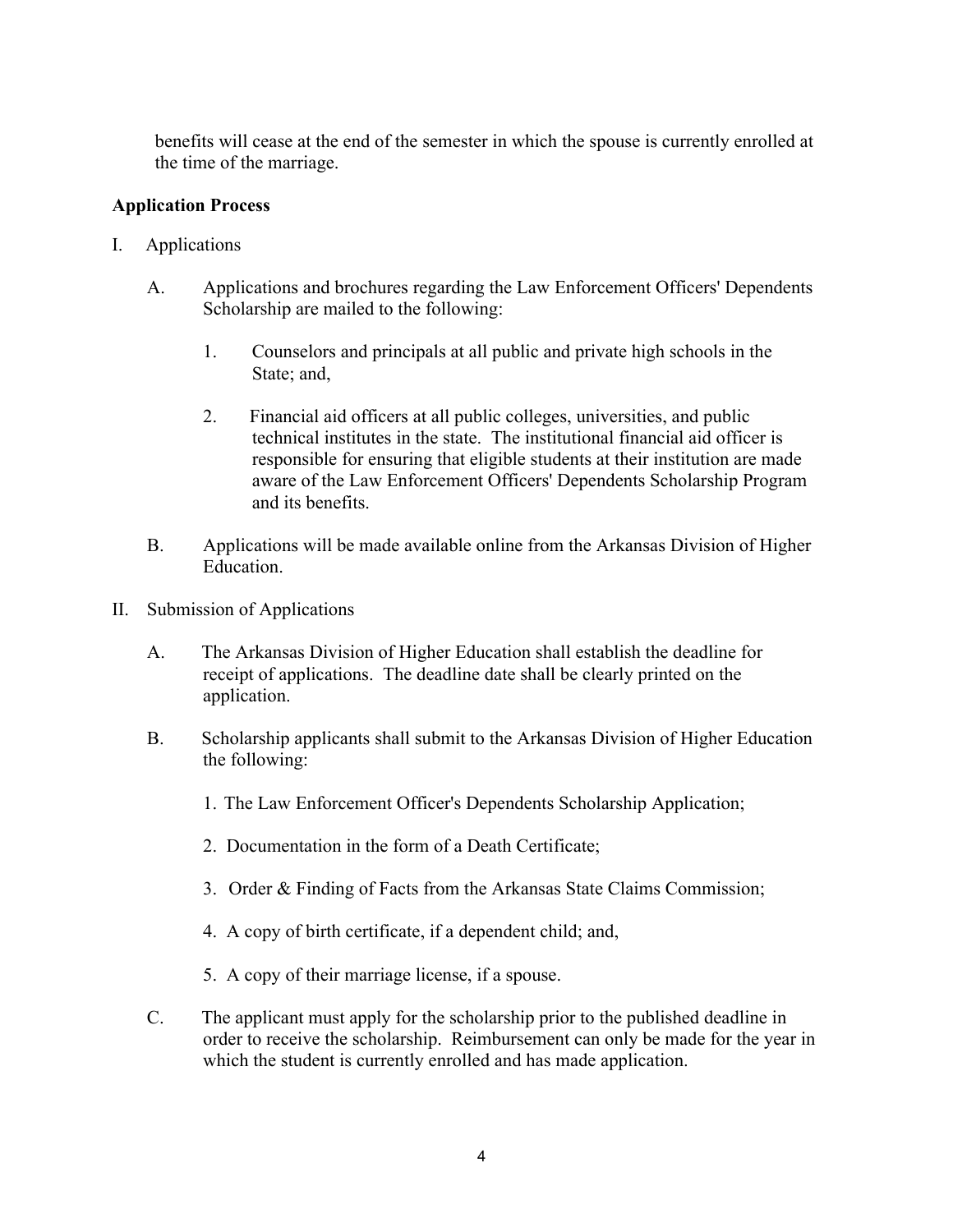# **Award Process**

- I. Applications and supporting documentation will be reviewed for completeness and to determine whether the applicant meets all the required eligibility requirements. Applicants will be notified within thirty (30) days of receipt of all required documentation of the status of their application.
- II. Eligible students will receive an award notice that contains the conditions of the award, the requirements for continued eligibility, an explanation of the benefits, and the student's responsibilities.
- III. The institution will also receive an award notice that contains the student's name and social security number, the award limits, the conditions of the award, the verification process, and the payment process. The institution will be asked to complete a Reimbursement Form listing all charges covered by this program.
- IV. The institution will be responsible for verifying the student's continuing eligibility each semester.
- V. The award will be renewed annually as long as the student satisfies the continued eligibility requirements as "Scholarship Eligibility Criteria," Section V.

# **Scholarship Payment Policies**

- I. A recipient may receive up to eight (8) semesters of tuition and fee waivers from the scholarship program. Payment to the scholarship recipient will be in the form of a tuition and fee waiver at the recipient's institution. The Arkansas Division of Higher Education will reimburse the institution upon verification of enrollment after the 11th day of classes each semester for approved charges.
- II. The scholarship will pay the cost of tuition at the in-state rate and room in school-owned housing at any state-supported college, university or technical institute within the State of Arkansas. It does not include the cost of the following:
	- A. Books
	- B. Food
	- C. School supplies and materials
	- D. Dues and fees for extracurricular activities
- III. The Arkansas Division of Higher Education will pay the institution for tuition and fees covered by this program at the beginning of each term upon receipt of the Reimbursement Form and verification of the charges.
	- A. Transfer Policy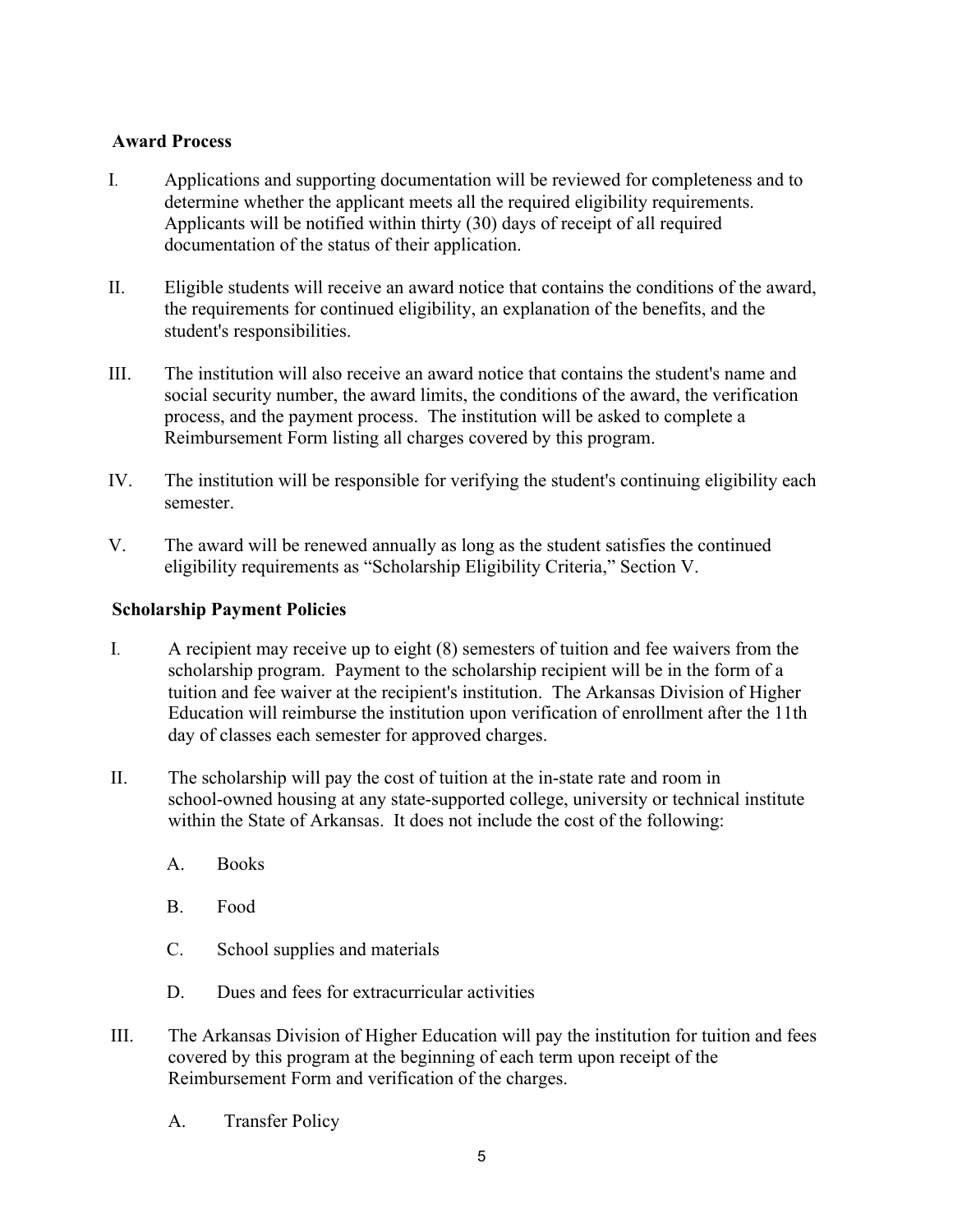A recipient who has received a Law Enforcement Officers' Dependents Scholarship may transfer to another eligible institution provided the Arkansas Division of Higher Education receives written notification of the change of status by October 1 for the Fall Term, February 1 for the Winter/Spring Terms, and May 1 for the Summer Terms.

B. Withdrawal Policy

Recipients may withdraw from the Law Enforcement Officers' Dependents Scholarship Program upon written notification to, and approval by, the Arkansas Division of Higher Education. The petition shall give the reason for withdrawal and shall be supported with documentation.

C. Revocation Policy

The award will be revoked if the recipient fails to:

- 1. Enroll in an eligible Arkansas institution;
- 2. Notify the Arkansas Division of Higher Education, in writing, of transfer to another eligible institution by October 1 for the Fall term, February 1 for the Winter and/or Spring Terms, and May 1 for the Summer Terms; or,
- 3. Petition the Arkansas Division of Higher Education, in writing, for withdrawal from an institution by October 1 for the Fall Term, February 1 for the Winter/Spring Terms, and May 1 for the Summer Terms.
- 4. Maintain a minimum GPA of 2.0 on a 4.0 per academic year.

At the discretion of the Arkansas Division of Higher Education, the award will not be revoked if the ADHE determines that extraordinary circumstances prevented the student from notifying ADHE by the required dates.

D. Military Service

Recipients who are members of the Arkansas National Guard or Armed Forces Reserves units who are called to active duty for reasons other than regular unit training and are unable to complete the current term will not be penalized. They will be placed on deferred status until six (6) months after release from active duty.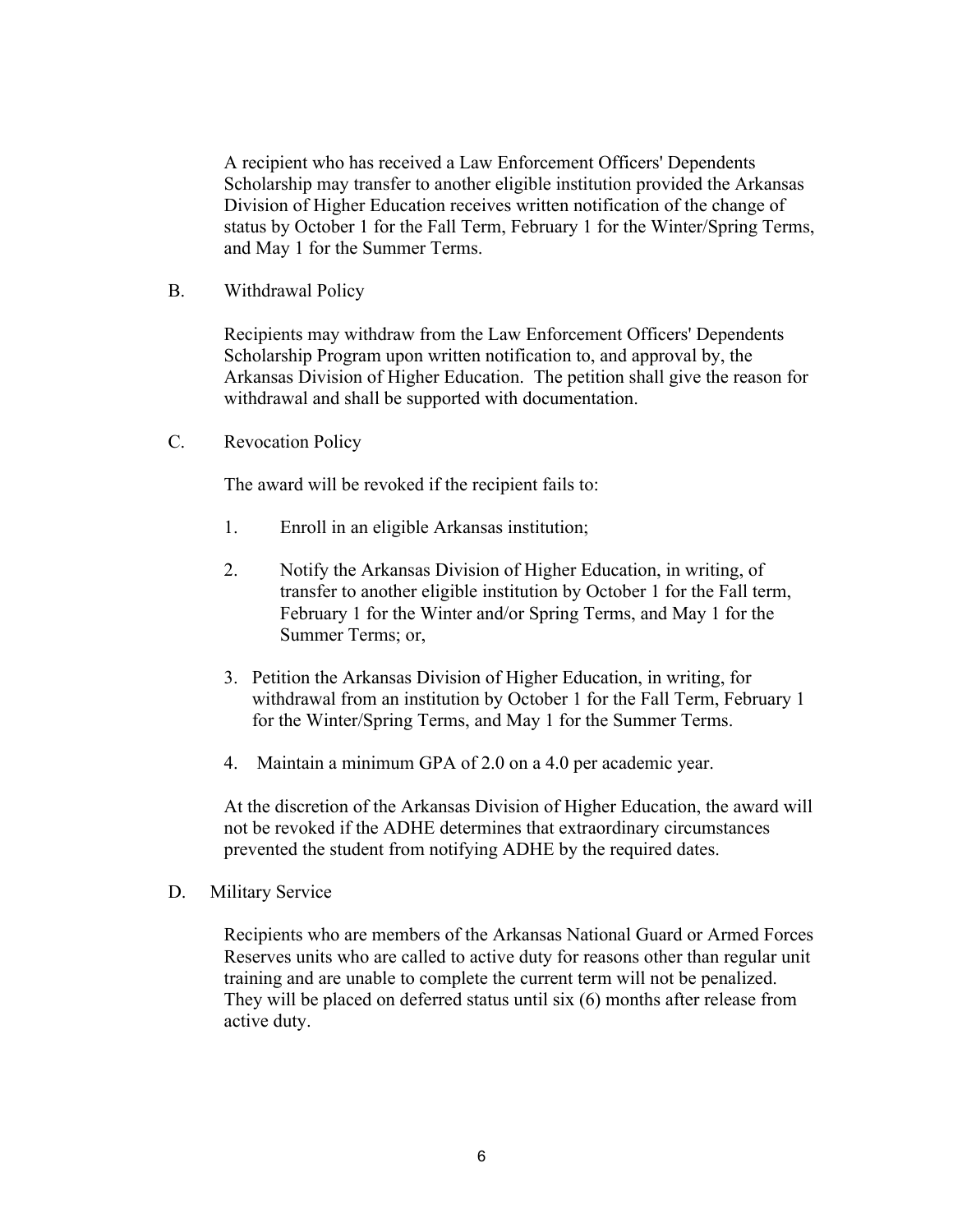## **Institutional Responsibilities**

### I. Administrative Agreement

The chief executive officer of the state-supported institution of higher education or technical institute is responsible for appointing one representative from the Financial Aid Office to act as administrator of the Law Enforcement Officers' Dependents Scholarship Program and to receive all communications and forms issued by the Arkansas Division of Higher Education. This representative is responsible for completing all forms, verification of data, and complying with all program rules and regulations.

The institution must comply with the following responsibilities in order to maintain continued eligibility status:

A. Verification

The institution shall provide verification to the Arkansas Division of Higher Education at the close of each term concerning the student's continuing eligibility. This is accomplished using the Verification Form issued by the Division. Reimbursement to the institution will be made after the institution has completed the Verification Form and the Reimbursement Form and returned them to the Arkansas Division of Higher Education.

B. Identification of Eligible Students

Institutions will be responsible for publicizing the program and identifying students eligible for the program. Reimbursement can only be made for the year in which the student is currently enrolled and has made application. Applications made after May 1 of the academic year in which the student is enrolled will not be considered and the student will not be eligible for the scholarship.

C. Disbursement Records

The institution shall maintain information on the student indicating disbursement of these funds.

D. Deadline for Disbursement of Funds

The deadline for disbursement of funds is no later than 10 days after written receipt of funds. Any outstanding funds not disbursed must be returned to ADHE.

E. Refund Policy

It is the institution's responsibility to notify ADHE of the names of any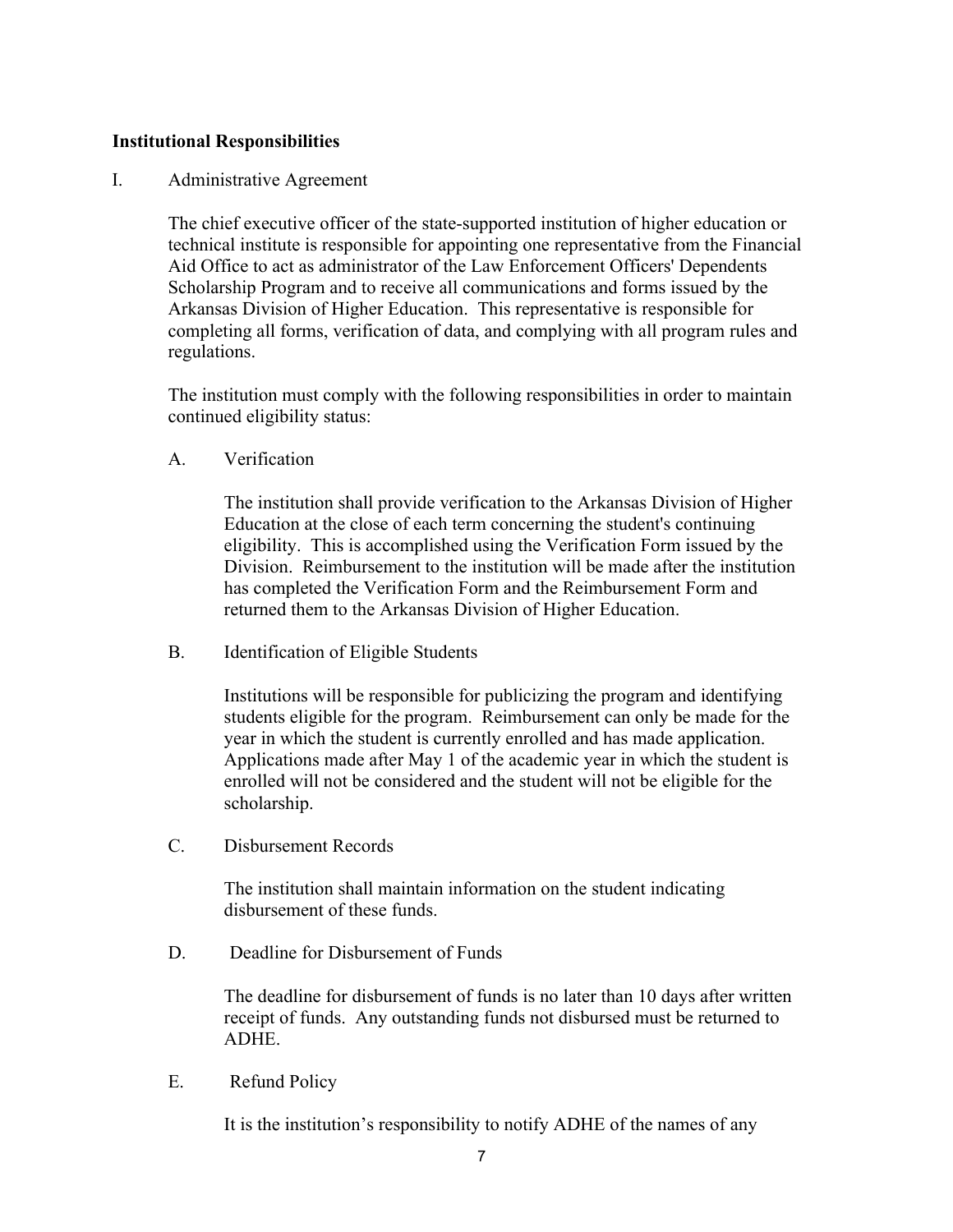persons owing a refund, the date of the withdrawal, and the refund amount. This information should be placed on the institution's verification roster before returning it to ADHE.

- F. Act 1180 of 1999 states that students who receive scholarships from public funds may not use those funds in a financial aid package to exceed the federally recognized cost of attendance at the institution where the student enrolls. The institution must follow ADHE policy in repaying public funds in the amount exceeding the total cost of attendance for any student who receives public funds in a financial aid package above the cost of attendance.
- G. Due Diligence

The institution will exercise due diligence in providing complete, accurate, and timely information as requested by the Arkansas Division of Higher Education on any scholarship recipient. In addition, the institution will exercise due diligence in complying with all the rules and regulations of the Law Enforcement Officers' Dependents Scholarship Program.

# **Recipient Responsibilities**

- I. The recipient must notify the Arkansas Division of Higher Education, in writing, of any change in status within 30 days. This includes changes in:
	- A. Name;
	- B. Address;
	- C. Institution; and/or,
	- D. Withdrawal from an institution.

Failure to notify the Arkansas Division of Higher Education of a change in status may affect future eligibility.

II. It is also the recipient's responsibility to be knowledgeable of the rules and regulations of the Law Enforcement Officers' Dependents Scholarship Program.

### **Program Definitions**

The following definitions are used in the Law Enforcement Officers' Dependents Scholarship Program:

| Approved Institution | A state-supported two-year or four-year college or        |
|----------------------|-----------------------------------------------------------|
|                      | university or technical institute located in the State of |
|                      | Arkansas that is accredited by the North Central          |
|                      | Association, Commission on Higher Education, or has       |